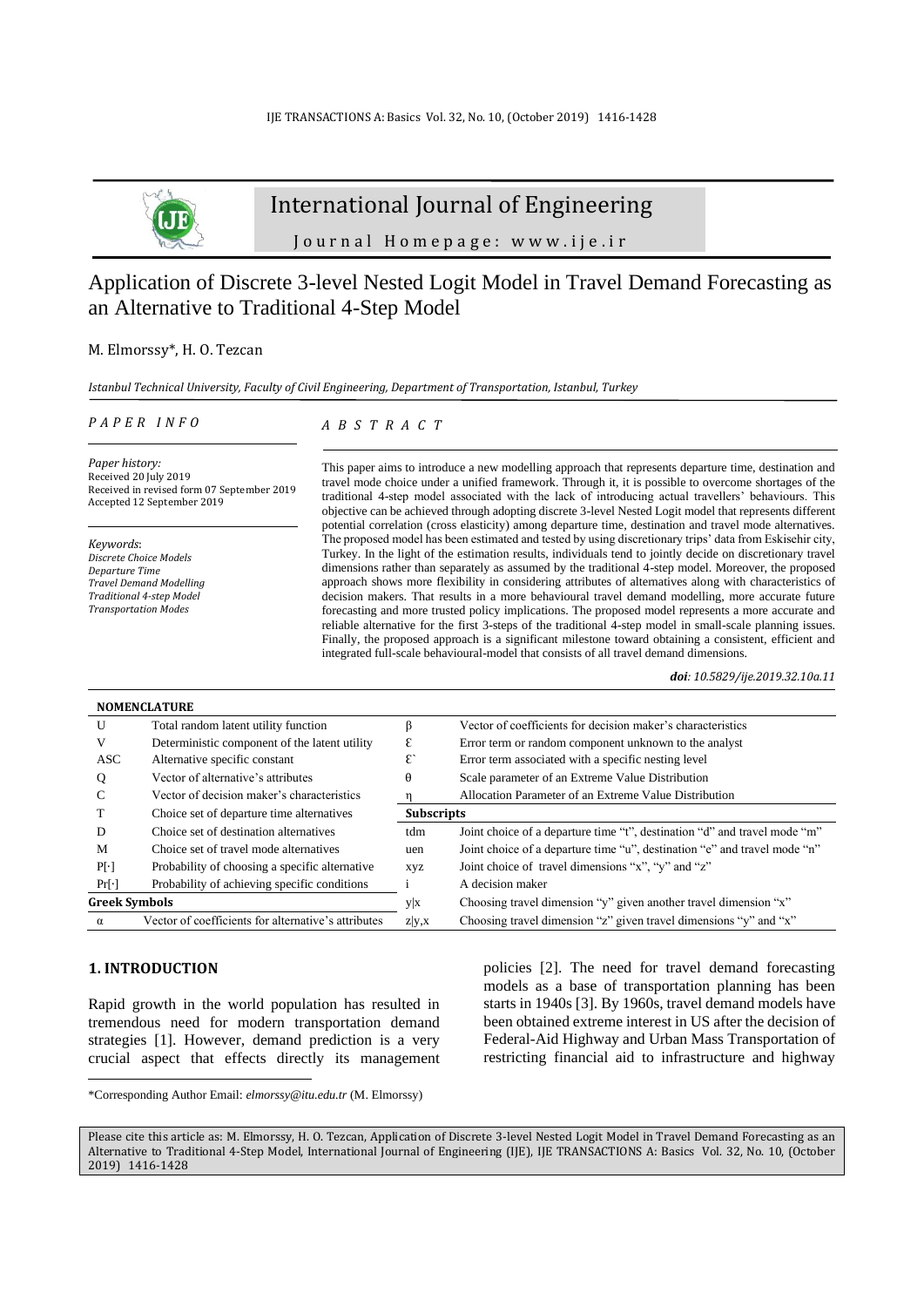projects in urban areas only if they were established on comprehensive transportation master plans [\[4\]](#page-11-1). As a result, the well-known four-step model has been developed and widely spread until becomes the main core and brain of most transportation planning studies [\[5\]](#page-11-2). The wide acceptance of four-step model is obtained due to its simplicity when applied on regional-based (large-scale) planning horizons [\[6\]](#page-11-3). However, the shortages associated with the fixed sequence, aggregate representation as well as the lack of behavioural considerations made the 4-step model being under uninterrupted criticism.

From another hand, considering the influences of departure time (or time of day in some literature) on individuals' travel demand is a prerequisite in order to properly evaluate different policy measurements that aim to mitigate traffic congestion to accurately forecast their associated consequences [2]. However, the traditional 4 step model does not sufficiently cover the interdependences between departure time and different travel demand dimensions [\[7\]](#page-11-4).

Disregarding the time of day while modelling travel choices results in improper models because; (1) such models cannot provide precise estimates of travel choices during different times of day [7], (2) via these models, the anticipated future shifts in trip departure times associated with potential future urbanization cannot be identified. (3) These models do not have the ability to evaluate different policies that aim to achieve significant shifts in travels' departure time such as dynamic congestion pricing control schemes [\[8-10\]](#page-11-5).

This research aims to propose a trip-based travel demand model that considers for departure time, destination and travel mode choices under a discrete unified choice framework rather than the independent aggregate nature of traditional 4-step model. Such a model can provide a more effective and accurate alternative for travel demand prediction in different transportation planning objectives. By words, the correlations among the three considered travel dimensions (departure time, destination and travel mode) are represented through developing a 3-level Nested Logit (NL) model that can consider for different elasticity patterns and correlation structures. The reliability of the proposed model has been tested through applying on shopping and entertainment trips data which extracted from a household survey that was conducted in Eskisehir city, Turkey, on 2015, in the context of Eskisehir master plan project.

### **2. BACKGROUND**

The analysis of transportation systems lays primarily on travel demand forecasting which interests in understanding the behaviour of decision makers [\[11\]](#page-11-6). From 1960s till now, travel demand modelling is prevailed by the well-known 4-step model. Nowadays, the applications of 4-step model are almost universal in most of aggregate trip-based analysis (e.g. master plans) [\[12\]](#page-11-7). However, despite the wide usage of it, the 4-step travel demand forecasting model is associated with some serious drawbacks which may be summarized in the following points;

• Splitting the decisions within a trip into fixed steps (e.g. generation, distribution, mode choice and assignment) is far away from the actual individual decision-making rule [\[13\]](#page-11-8).

Neglecting the effects of decision makers' characteristics in most steps leads to lack of human behavioural considerations which results finally in inaccurate future forecasting [\[14\]](#page-11-9).

• The aggregate nature of 4-step model is more convenient for macro-scale analysis (e.g. regional-based analysis), however, when turning to micro-scale analysis (e.g. individual travellers-based), the model losses its consistency and effectiveness and lead to inaccurate outcomes [14].

• The deterministic approach assumed for some models leads to untrusted representation and does not allow for testing different hypothetical scenarios [\[15\]](#page-11-10).

• The traditional 4-step model does not consider for the influences of congestion on the travel time in any of its steps [3, 13]; which underestimates the effects of congestion on passenger vehicle travel costs [5].

• Most trip distribution models (e.g. gravity model), neglect the existence of some trip purposes at different time of day [14]. For instance, the home-based work trips occur only at morning peak periods.

From another hand, the importance of departure time of trip (time of day) decision comes from the need to better understand the inter-relationship between congestion and trips distribution over time.

In the context of time representation approaches, while some studies have developed discrete choice-based departure time models others have adopted the continuous representation through different modelling techniques such as; Mutinomial Logit (MNL), Nested Logit (NL), Cross Nested Logit CNL, Paired Combinatorial (PC), Generalized extreme value (GEV), Ordered Generalized extreme value OGEV, etc. For example, Small (1979) has introduced a discrete time-ofday model that allocates activity's time for work trips [\[16\]](#page-11-11). Similarly, Hendrickson et al. [\[17\]](#page-11-12) have examined the flexibility of work trips departure times through a discrete Logit model of simultaneous travel mode and departure time interval choice. Moreover, Wilson [\[18\]](#page-11-13) has analysed costs of off-peak work schedules by estimating a discrete joint travel mode/work-start time choice model. Also, Noland and Small [\[19\]](#page-11-14) have developed an uncertainty travel time cost model, in which commuters choose discrete departure time that minimize an expected cost function. For discretionary trips, Bhat [7] has developed a joint travel mode and departure time discrete choice model by using a hybrid MNL-OGEV approach.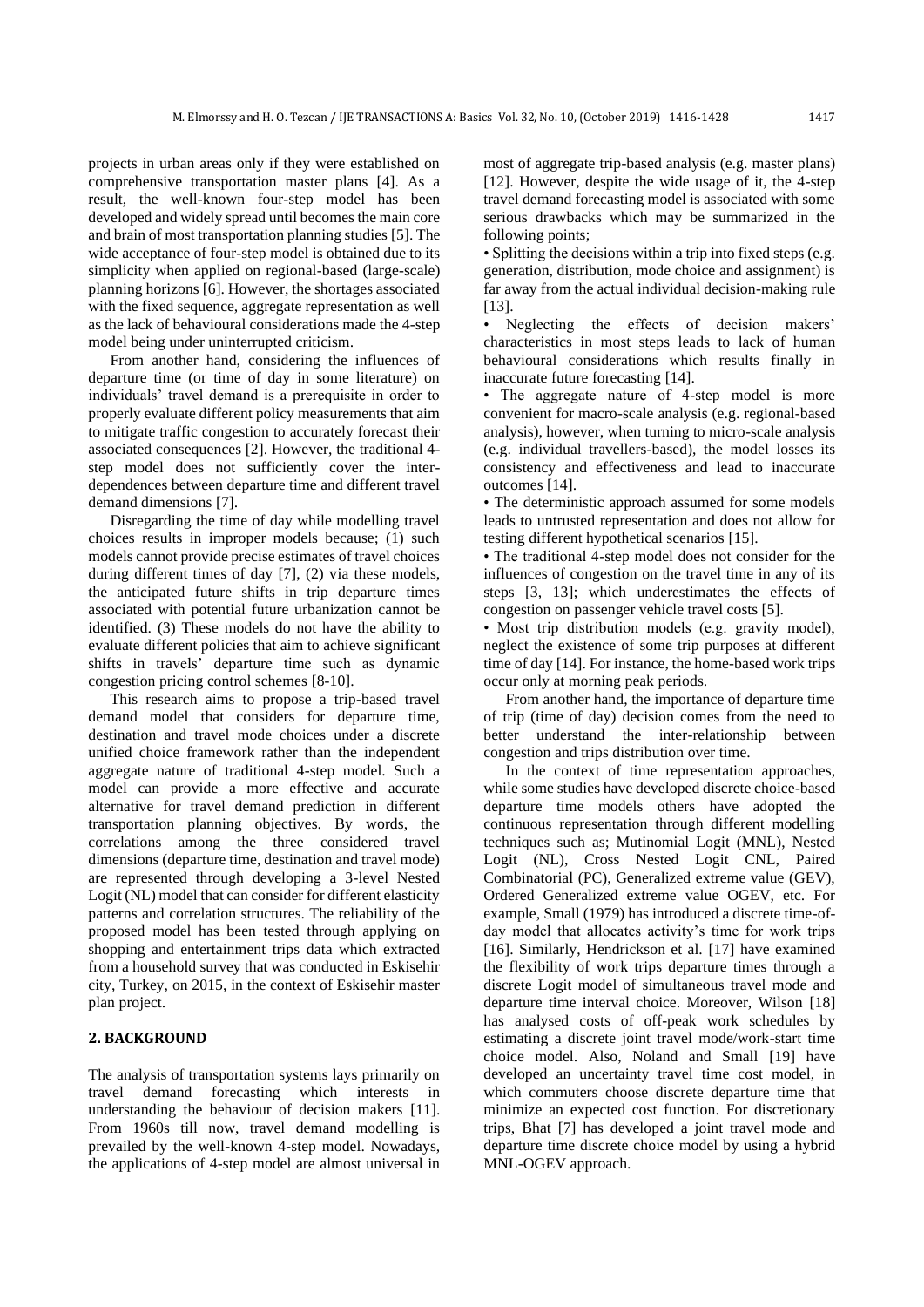In contrast, under continuous departure time approach, some studies have examined departure time through limited period of the day (e.g. morning trips departure time) by employing a proportional hazard duration model [\[20,](#page-11-15) [21\]](#page-11-16). However, Bhat and Steed [\[22\]](#page-11-17) have developed a continuous departure time model with the entire day as a time frame by using a hazard-based model that adopts time-varying exogenous covariates and considers a heterogeneity for the unobserved attributes distributed among individuals.

From another hand, under the umbrella of activitybased modelling, some scholars have examined the effects of departure time choice on the daily activity pattern preferences. For instance, Wang [\[23\]](#page-11-18) has connected the timing utility of people's daily activities with travel time to account for heterogeneity associated with a specific activity over the course of the day. Moreover, to evaluate the effects of different congestion pricing schemes on driver behavior, Yamamoto et al. [\[24\]](#page-11-19) have proposed an activity based model that represents time allocation, departure time choice and route choice when a congestion pricing scheme is implemented on toll roads. Similarly, Ettema and Timmermans [\[25\]](#page-11-20) have modelled trip departure time in the context of activity scheduling behaviour. That is, their model accommodates the inter-dependence between trip departure time and activity time allocation. However, their model does not consider the unobserved heterogeneity (i.e. error term). The need for considering of unobserved heterogeneity comes from the fact that there are some variables which affect the choice of individuals but cannot be captured by the analyser [\[26\]](#page-11-21). Furthermore, a Multiple Discrete Continuous Extreme Value Model (MDCEV) has been introduced in and developed by Bhat [\[27,](#page-11-22) [28\]](#page-11-23) in order to model activity's time allocation decisions. In this model, Bhat has represented activity participation decisions in a discrete framework while formulates the duration spent for each activity in a continuous fashion. The model that is proposed by Bhat has been improved by Pinjari and Bhat [\[29\]](#page-11-24) to capture similarity within alternatives and involve departure time decisions of different activities.

From a tour-based modelling viewpoint, Bowman and Ben-Akiva [\[30\]](#page-11-25) have proposed a model that accommodate for mode choice side by side with temporal and spatial choices under the context of tour-based modelling approach. They have introduced an integrated disaggregate discrete choice activity model system that can generate time and mode specific trip matrices for forecasting. This model system involves five sub-models each represents different tour dimension and all submodels are jointly connected through a simple two levels nested structure. Notably, in this model, time of day alternatives are not directly connected with travel mode and destination choices. Rather, they are connected indirectly through the log-sum parameters which are common in the higher level. Moreover, Garikapati et al.

[\[31\]](#page-11-26) have analysed the effect of time on trip chaining through a tour-level joint model of activity's engagement, stops and timing.

Under the trip-based approach, Bhat [\[28,](#page-11-23) [32\]](#page-11-27) has studied the inter-dependency between time of day and transportation mode choices through developing a discrete nested (MNL-OGEV) model. The model proposed by Bhat did not consider destination choices along with departure time and mode choices. However, generally for discretionary trips and particularly for shopping and entertainment trips, individuals are more likely to change destination with or without shifting their departure times and therefore, destination alternatives should be involved in the choice set of the model.

Worth mentioning, most of studies that account for the joint representation of multiple travel dimensions (e.g. departure time, destination, travel mode, etc.) have used Nested Logit (NL) model approach [\[33\]](#page-11-28) to connect various dimensions. The privilege of NL model over other approaches is that; it results in closed form expressions for choice probability. That is, even if other approaches (that may account for correlations between error terms) consistent with Maximum Likelihood Estimation method, they do not result in closed form probability formulas. Rather, most of them (e.g. the Heteroskedastic Logit, Mixed Probit) require simulationbased estimation process which leads to a cumbersome analysis [29]. Nevertheless, introducing alternatives through NL models enables analysts to impose "to some extent" the potential correlation structure among alternatives within mutually exclusive nests of the choice set and keeps on the closed-form of probability expressions.

From another point of interest, the importance of using choice models to represent departure time along with destination and travel mode arises from the essential need of introducing the actual travellers' behaviour while deciding simultaneously on these three crucial travel dimensions. This representation will result in more reliable demand models and better helps transportation planners who recently rely much on managing demand rather than increasing supply while facing urban congestion problems [\[34\]](#page-11-29). As illustrated by Basim Jrew et al. [\[34\]](#page-11-29) a successful Travel Demand Management (TDM) strategy depends directly on the extent of travellers' acceptance of it. For example, they have observed that individuals of Amman (Jordan) accept ride-sharing strategies over congestion pricing schemes. Such behaviour can be easily predicted if a precise travel demand model that connects related travel dimensions is existed. Another example for the grandness of using joint travel dimensions choice models is the policies that encourage the using of clear transportation modes such as electric vehicles [\[35\]](#page-11-30). That is, better understanding of inter-dependencies between destinations, usage of electric vehicle over time of day can lead to optimal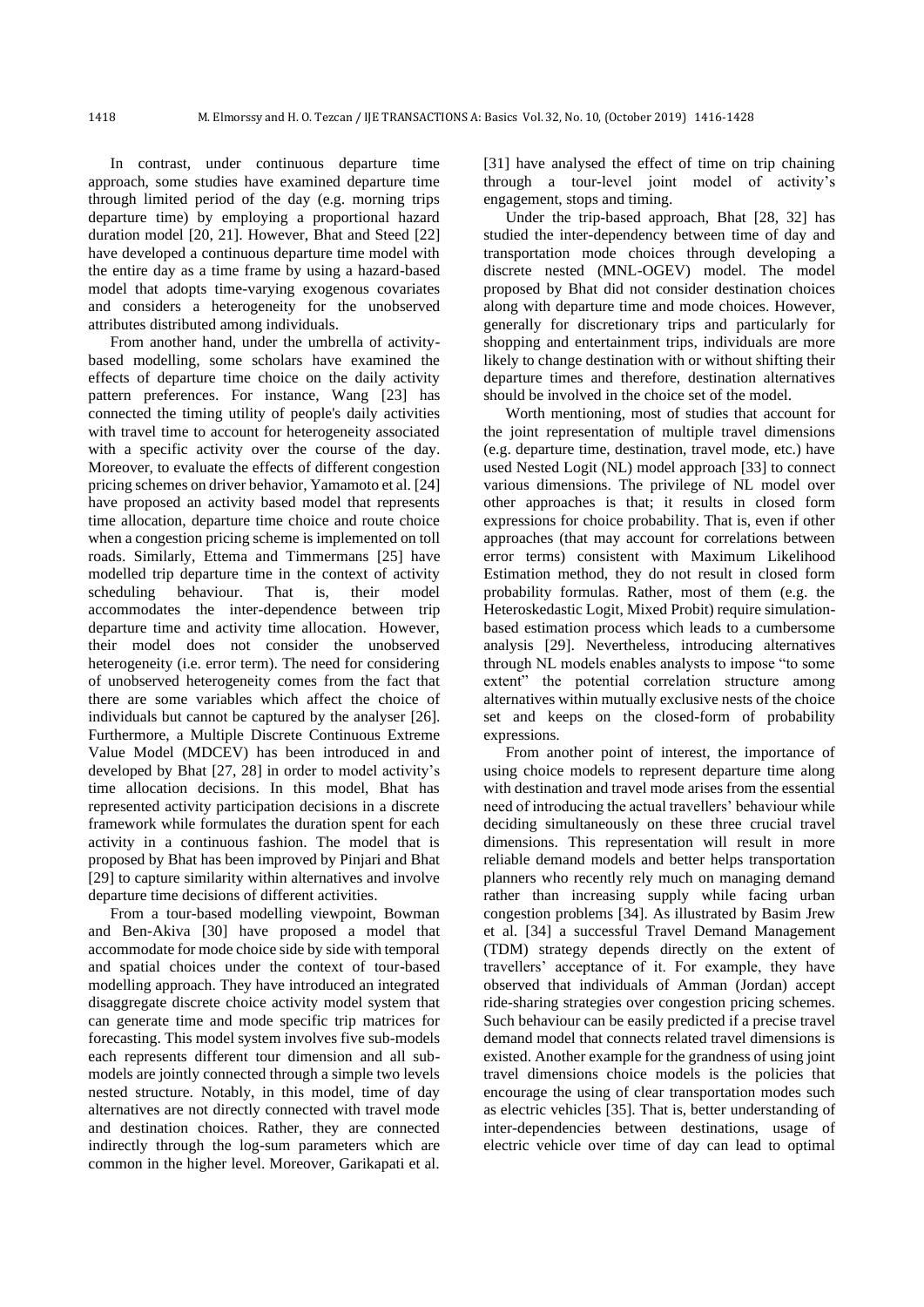distribution for recharging points along with better regulation of network voltages at peak traffic.

Another significant advantage of joint choice models over traditional four-step model is that they can examine the mutual influences of various factors that may jointly affect different travel dimensions. For example, besides conventional factors (e.g. travel time, travel cost, etc.) Shafiei et al. [\[36\]](#page-11-31) have identified a wide range of variables that significantly affect the selection of travel mode. They have concluded that variables such as traffic avoidance, accessibility, land use, capacity and air pollution are important travel mode selection criteria. However, most of these variables are more likely affect the selection of other travel dimensions such as departure time and destination of trips. While traditional four-step model cannot provide a simultaneous effect of such variables on the three travel dimensions, joint choice models can perfectly do.

#### **3. DESCRIPTION OF THE PROPOSED MODEL**

This research represents all of departure time (time of day), destination and travel mode choices under a unified model through using 3-level NL model in order to represent an effective and more accurate alternative approach for the first three steps in the 4-step travel demand model (generation, distribution and modal split). NL model is a disaggregate-based discrete choice model that relaxes the IIA property in MNL model by accounting for the correlation of error terms among similar alternatives [\[37\]](#page-11-32). To attain that, number of 3-level nesting structures that may describe the structure of the error distributions for alternative utilities has been developed. Figure 1 shows the general framework of the proposed model.

In order to test the significance of the proposed model, a simple MNL model that assumes identical cross-elasticity among all possible combinations is proposed to be estimated.

For MNL model, Equations (1) and (2) represent the general form of the total random utility function associated with alternatives.

$$
U_{i, tdm} = V_{i, tdm} + \mathcal{E}_{i, tdm} \tag{1}
$$

$$
V_{i, tdm} = ASC_{i, tdm} + \alpha^* Q_{i, tdm} + \beta^* C_i
$$
 (2)

We assume an independent identical extreme value distribution (Gumbel Type I) for the error terms  $\mathcal{E}_{tdm}$  with scale parameter  $\theta$  and allocation parameter  $\eta=0$  (For the sake of simplicity, the abbreviation "i" has been dropped from the rest of the text). Thus, joint probability can be expressed as shown in Equations (3) and (4).

$$
\begin{aligned} &P[tdm] = & Pr\ [V_{tdm} - V_{uen} \geq \epsilon_{uen} - \epsilon_{tdm}], \ \forall \ [u \in T, \, e \in D \\ & \text{and } n \in M] \end{aligned} \tag{3}
$$

where; 
$$
Var(\mathcal{E}_{\text{tdm}}) = \frac{\pi^2 \theta^2}{6}
$$
 (4)

Therefor Equation (5) can represent the probability function of choosing travelling at departure time "t" to destination "d" using mode "m" from the choice set of T\*D\*M alternatives is:

$$
P[tdm|TDM] = \frac{1}{1 + \sum_{u,e,n}^{T,D,M} exp(\frac{V_{uen|TDM} - V_{tdm|TDM}}{\theta})},
$$
  
\n
$$
\forall [u \in T, e \in D \text{ and } n \in M]
$$
\n(5)

According to above equation, in MNL model, just difference between deterministic utility functions is matter and thus, it is possible to normalize scale parameter to the unity (Equation (6)).

$$
P[tdm|TDM] = \frac{1}{1 + \sum_{u,e,n}^{T,DM} \exp(V_{uen|TDM} - V_{tdm|TDM})},
$$
  
\n
$$
\forall [u \in T, e \in D \text{ and } n \in M]
$$
 (6)

In NL models, alternatives that are more similar in attributes and characteristics are grouped (or nested) with



**Figure 1.** General Framework of the proposed approach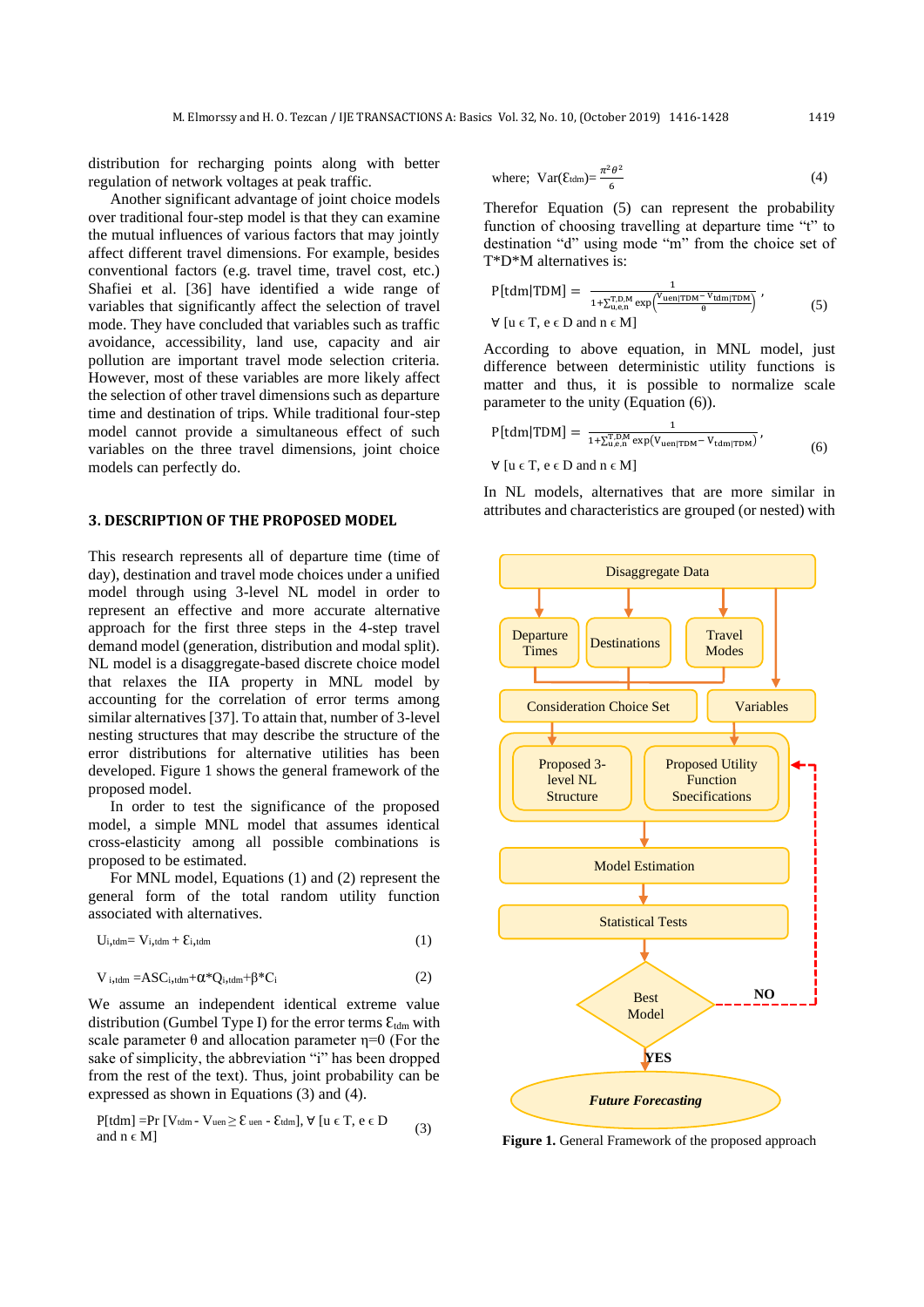each other and formed exclusive subsets (nests). That means; alternatives in the same nest have a higher level of similarity and competitiveness than alternatives in different nests. Statistically, this can be achieved by imposing a random component (error term) to be common for all alternatives in the same nest and differs within nests. Such a random component ensures identical cross elasticity for all pairs of alternatives only in the same nest (subset) rather than being identical for all pairs of alternatives in the choice set like MNL model. Any potential correlation structures between groups of alternatives can be represented through developing associated nesting structures (tree structure).

Therefore, in order to properly represent the correlation between departure time, destination and travel mode, a set of proposed 3-level nesting structures have to be constructed. In which, each travel dimension can be settled at a specific level with Gumbel distribution for error terms that is IID within the same nest or the same sub-nest. For instance, departure time alternatives may be located at the highest level, destination alternatives may be placed at mid-level and travel mode at the lowest one. This structure can be interpreted by assuming that, individuals are firstly deciding on at which time to travel and therefore, they determine to which destination and finally they choose the travel mode. Moreover, on the context of correlation, this structure assumes similarity between alternatives belong to the same departure time nest. Intuitively, this assumption is accurate if time of day affects significantly and equally the unobserved attributes associated with destinations and modes such as safety and comfort. Moreover, inner correlation in the same travel dimension (e.g. similarities between public transportation modes in the travel mode) can be represented at a specific level, travel dimension itself at another and combinations of the other two travel dimensions placed at the third level.

In order to express the probability functions associated with the proposed 3-level NL structures; we assume a 3-level nesting structure where different trip dimensions (x, y and z) can be located at different levels (Figure 2). Based on Figure 2, Equations (7) and (8) can represent the general forms of the utility functions associated with elementary alternatives;

$$
U_{z|x,y} = V_{z|x,y} + \mathcal{E}_x + \mathcal{E}_{y|x} + \mathcal{E}_{z|y,x}
$$
 (7)

$$
V_{z|x,y} = ASC_{z|x,y} + \alpha^* Q_{z|x,y} + \beta^* C_i
$$
\n(8)

Equations (9), (10) and (11) show the variance of error terms at level 1, 2 and 3, respectively.

$$
Var(\mathcal{E}_{z|y,x}) = \frac{\pi^2 \theta_{z|y,t}^2}{6}
$$
 (9)

$$
Var(\mathcal{E}_{y|x}) = \frac{\pi^2 \theta_{y|x}^2}{6}
$$
 (10)

$$
Var(\mathcal{E}_x) = \frac{\pi^2 \theta_x^2}{6} \tag{11}
$$

Consequently, the general forms of the joint probability of choosing x, y and z from a choice set of  $X^*Y^*Z$ alternatives can be expressed through Equations (12), (13) and (14).

$$
P[xyz] = P[x] P[y|x] P[z|y.x] = \frac{\exp(\frac{\theta_{y|x}}{\theta_x}I_{y|x})}{\sum_{h}^{x} \exp(\frac{\theta_{y|x}}{\theta_x}I_{y|h})} * \exp(\frac{\theta_{z|y.x}}{\theta_{y|x}}I_{z|y.x}) \exp(\frac{\theta_{z|y.x}}{\theta_{y|x}}I_{z|y.x}) + \exp(\frac{\theta_{z|y.x}}{\theta_{z|y.x}}) * \frac{\exp(\frac{V_{z|y.x}}{\theta_{z|y.x}})}{\sum_{j|x}^{Y|x} \exp(\frac{\theta_{z|y.x}}{\theta_{y|x}}I_{z|j.x})} , * \frac{\exp(\frac{V_{x|y.x}}{\theta_{z|y.x}})}{\sum_{j|y.x}^{Z|y.x} \exp(\frac{V_{f|y.x}}{\theta_{z|y.x}})}
$$
(12)

where, 
$$
I_{y|x} = \ln \sum_{j|x}^{Y|x} \exp\left(\frac{\theta_{z|y,x}}{\theta_{y|x}} I_{z|j.x}\right)
$$
, (13)

$$
I_{z|y.x} = \ln \sum_{f|y.x}^{Z|y.x} \exp\left(\frac{v_{f|y.x}}{e_{z|y.x}}\right)
$$
 (14)

One of the most key features of the proposed approach over the traditional 4-step model is considering decision makers' characteristics while modelling destination choice. Clearly, neglecting the sociodemographic characteristics of travellers can lead to insufficient models which cannot deal with the potential dynamics during the different planning horizons [\[38\]](#page-12-0).

The variables  $I_{y|x}$  and  $I_{z|y,x}$  has a very important interpretation. In literatures, it is referred to by various terms; Inclusive Value "IV", Log-Sum, Expected Maximum Utility "EMU", or Expected Consumer Surplus "ECS". We consider the term inclusive value IV in the context. IV represents average utility which obtained by population in case of choosing any alternative within the specific nest. The existence of scale parameter  $\theta_{z|y,x}$  or  $\theta_{y|x}$  in the denominator of IV equation is the source of similarity between alternatives within a nest. By word, different scale parameters among nests lead to different IV's which leads to different cross elasticity between those nests. Moreover, as scale parameter decreases IV increases and thus the sensitivity of choosing alternatives in that nest is more than choosing alternatives in other nests. That leads to a higher cross elasticity for alternatives with higher correlation.

From another hand, as MNL model, for any level of the NL model difference between utilities is the only determinant of probabilities. Therefore, it is possible to normalize one of the three scale parameters to be equal to one and estimate the others. While normalization decreases some computational burdens in the estimation process, it eases however, the interpretation and testing statistics of the estimated scale parameters. That is, in three-level NL model, assuming one scale parameter to be equal to one makes the other parameters confined in specific range to be acceptable intuitively and statistically. For example, if the overall scale parameter at top level is assumed to equal one, the scale parameters of the mid-level must be less than or equal to one to assure that the overall variance is more than or equal to the variance of error terms of sub-nests. Consequently,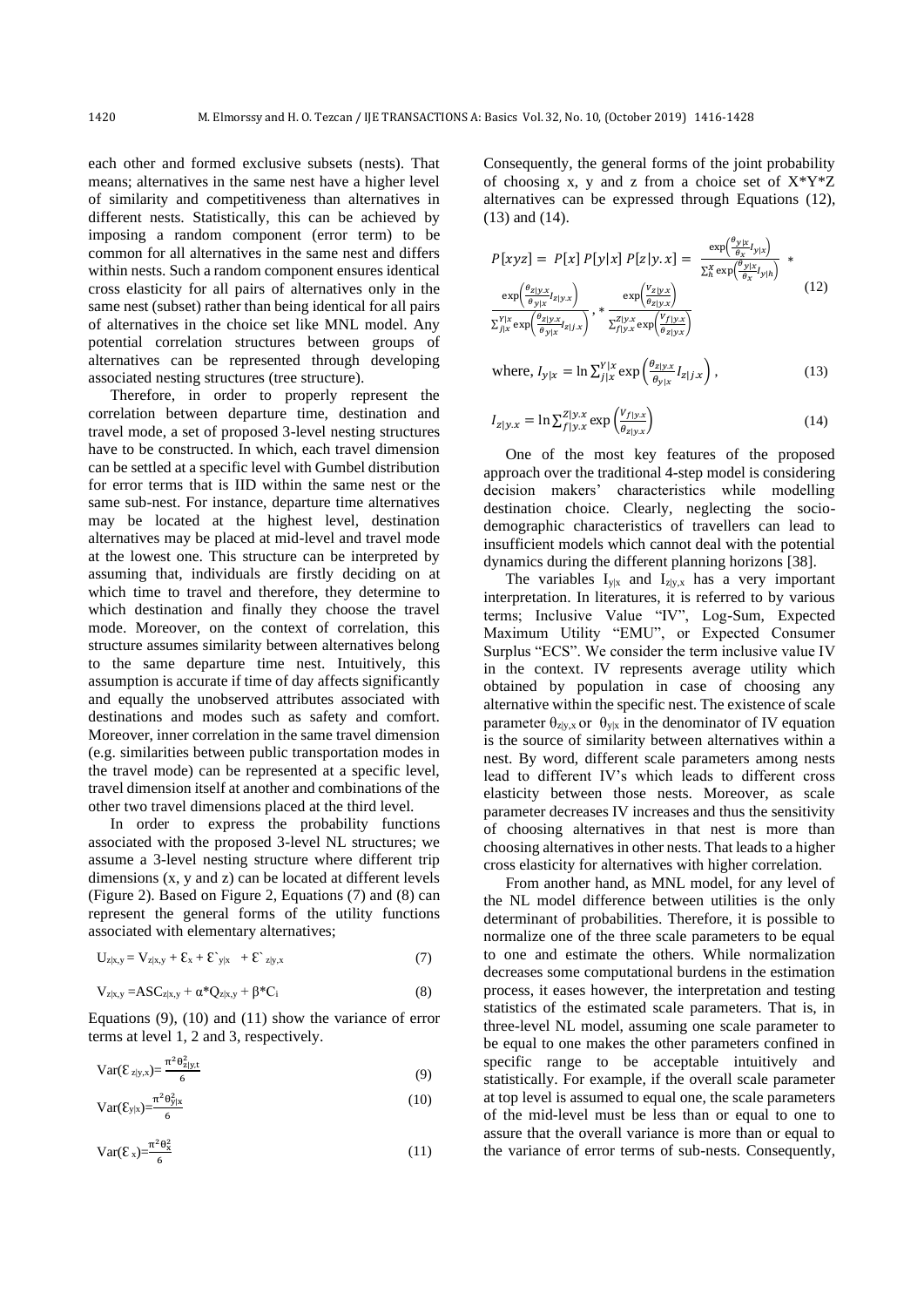

**Figure 2.** A Proposed Nesting Structure for Connecting x, y and z by Three-Level NL Model

since the variance of mid-level should be more than or equal to the variance of lowest level, the scale parameters of the lowest level should be less than or equal to the scale parameter at mid-level. The opposite is right, where if the scale parameter of elementary alternatives is assumed to equal one, then the scale parameter of uplevels must be more than or equal to one. Moreover, under all conditions the values of scale parameter have to be non-negative to assure a concave single optima maximum likelihood function. In this research, we adopt the first setting through normalizing the scale parameter at top level to one. Therefore, the probability function takes the form of Equation (15).

$$
P[xyz] = \frac{\exp(\theta_{y|x}I_{y|x})}{\sum_{h}^{X} \exp(\theta_{y|x}I_{y|h})} * \frac{\exp(\frac{\theta_{z|y,x}}{\theta_{y|x}}I_{z|y.x})}{\sum_{j|x}^{Y|x} \exp(\frac{\theta_{z|y,x}}{\theta_{y|x}}I_{z|j.x})} * \frac{\exp(\frac{V_{z|y,x}}{\theta_{z|y.x}}I_{z|y.x})}{\sum_{j|y,x}^{Z|y,x} \exp(\frac{V_{f|y,x}}{\theta_{z|y.x}})} \tag{15}
$$
\nwhere,  $0,00 \le \theta_{z|y.x} \le \theta_{y|x} \le 1,00$ 

#### **4. CASE STUDY**

In this paper, the proposed model will be estimated and calibrated by using shopping and entertainment trips data of Eskisehir city, Turkey. Notably, several studies have directed their attention toward examining different aspects of compulsory trips (work trips) rather than shopping and entertainment trips. Obviously, they were motivated by the demonstration of commuter trips on the daily congestion [\[39\]](#page-12-1). However, some other little literatures have directed their studies toward examining individuals' behaviour while performing discretionary trips [\[40\]](#page-12-2). We adopt the second framework of studying shopping and entertainment trips as discretionary trips due to the following reasons;

• Discretionary trips establish a considerable proportion of the total daily trips with speculations predict a growing contribution to traffic congestion and mobile source emissions.

• Among evening peak-period trips, discretionary trips are found to occupy the first grad between all other trip purposes [\[41\]](#page-12-3).

• Discretionary trips' departure times and destinations are more likely to be shifted by individuals than work trips which have a more restricted time and space spans. In other words, compulsory trips (e.g. work trips) have less flexibility to make a change in departure time and destination.

The considered shopping and entertainment trips data are a part of large-scale revealed preference data which are collected through a household survey in 2015 in the context of Eskisehir master plan project which operated by Eskisehir Metropolitan Municipality. From approximately 10,000 households in the city, variety of data has been obtained. These data include;

(1) Household socio-demographics (household size, income, and vehicle ownership),

(2) Individual socio-demographics (gender, age, license holding to drive, and employment status),

(3) Individual's travel information (departure time(s), purpose of the trip(s), origin(s) and destination(s))

(4) Attributes of used transportation mode(s) (out of vehicle travel time, in vehicle travel time and fare).

The total number of observations was around 30,000 of which about 12,000 observations are related to discretionary trips distributed among different departure times, destinations (about 190 destinations) and travel modes (10 modes; car, public bus, tramway, minibus, taxi, service, motorcycle, bicycle, walk and other). In this research, we focus our analysis on entertainment and shopping trips with specific number of times of day, destinations and transportation modes. By words, for those who travel to shopping and entertainment trip, time of day has been categorized into three different groups that differ among each other in terms of traffic conditions and availability of individual's free times; peak time trips (p) [morning-peak 7.00am and 9.00am, and noon-peak 4.30pm and 6.30pm], off-Peak time trips (o) [9.00am and 4.30pm] and Evening time trips (e)[6.30pm up to 10.00pm]. Notably, observations outside these three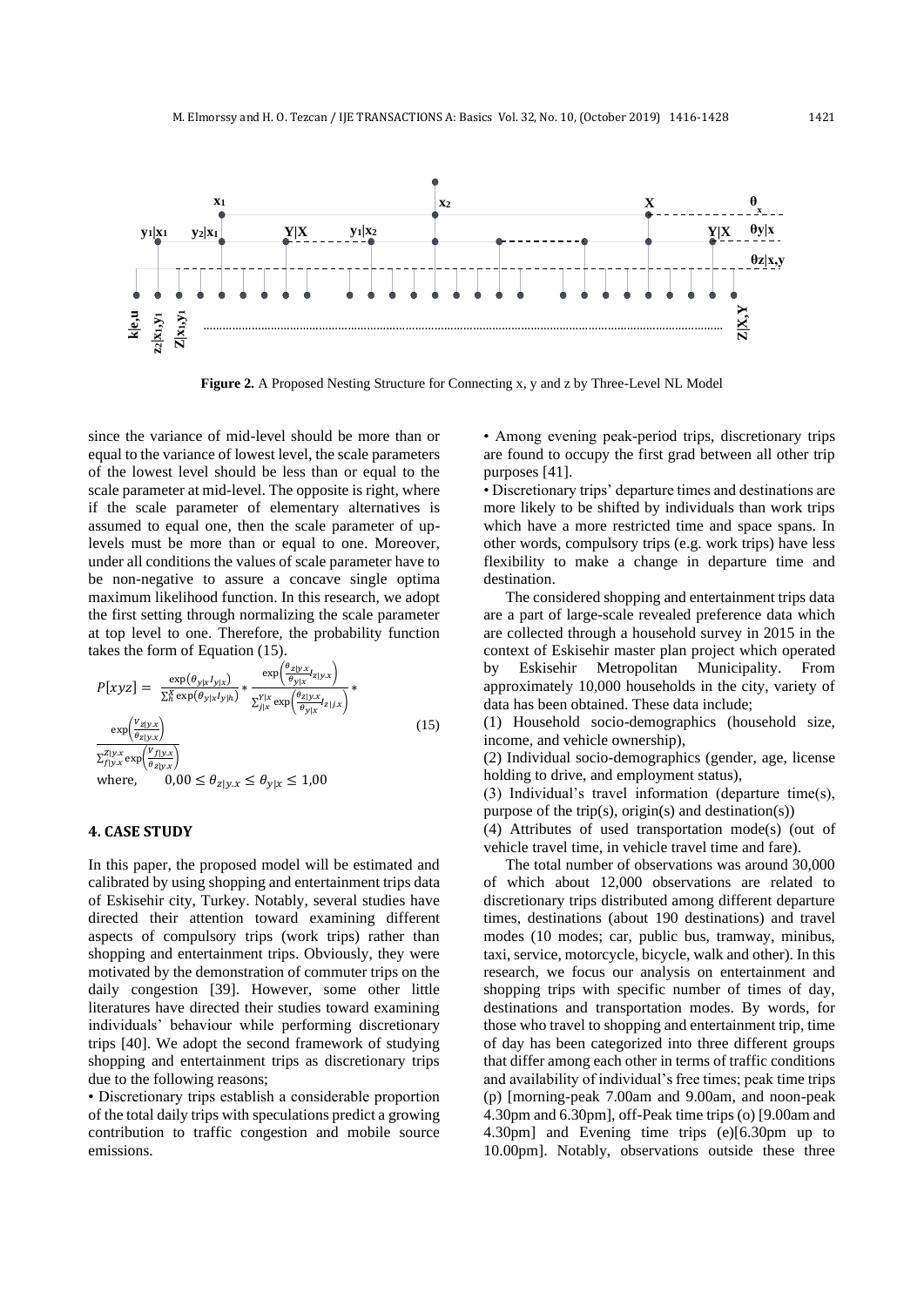periods have been neglected since they are trivial and happen after mandatory closing hours of shopping and entertainment places (i.e. 10.00 pm). On the other hand, by considering only entertainment/shopping trips, the most attracted destinations are observed in three central areas which distinguished by having a lot of retail and entertainment activities. These destinations are; Espark shopping centre (s), Ozdilek shopping centre (z) and Local Bazaar (l) as illustrated in Figure 3. In the context of transportation mode, three modes that access to the three destinations and available during the three times of day have been considered in our analysis. These modes are private car (c), public bus (b) and tramway (tr). Eventually, by determining the choice set of each travel dimension available for each individual, the total number of observations has been found to be 529 observations. The distribution of individuals among available alternatives of each choice subset is shown in Table 1.

Regarding the preferences of time, surprisingly, more than half of observations (52.36%) were found preferring off-peak time period  $(9.00 \text{ am} - 4.30 \text{ pm})$  to achieve their recreation trips. However, this result is consistent with the high portion of non-workers/ housewives in the sample which reaches 53.12% as illustrated in Table 2. On the other hand, about 28% of individuals prefer evening time to execute their shopping and entertainment activities. Obviously, they choose to go after normal work hours with enough amount of time to avoid congestion associated with commuter trips. Furthermore, individuals are less likely to choose peak periods to make their discretionary trips (only 19.66%). This result reflects the non-obligatory nature of discretionary trips without specific limitations in departure times which leads individuals to avoid high traffic volumes associated with peak periods.

Examining destination choices expresses that, in Eskisehir city, individuals who want to accomplish shopping or entertainment activities will most likely travel towards Bazaar region or Espark shopping centre (38.4 and 34.8% respectively) while Ozdilek shopping centre is less likely to be chosen (26.8%). Remarkably, while individuals travel to perform discretionary trips, distance between origin and destination is not the most significant factor that affects the distribution of trips among destinations. In our case, reviewing average distances between each trip origin and the chosen destination of each individual leads to the same result (Table 3). That is, despite Espark has the longest average travel distance from travel origins (5.10 Km), it attracts considerable share of trips like Local bazaar which has the lowest average travel distance (4.00 Km). At the same time, average travel distance from trip origins to Ozdilek is 4.10 Km which near to the distance to Bazaar, however, individuals are less likely traveling to it. Other factors such as travel time, travel cost, accessibility, density of shopping and entertainment activities are more crucial while deciding on destination of discretionary

trip. Of course, some of these factors could be examined through the proposed nested model. Notably, this is a core benefit for the proposed approach over the conventional 4-step model where actual individuals' perceptions toward characteristics of alternatives are used rather than the average values. That results in more behavioural-based forecasting models which leads to more accurate future policy implications.



**Figure 3.** Map of the Study Area

|                                                         |                  | # of Observations | Rate % |
|---------------------------------------------------------|------------------|-------------------|--------|
|                                                         | Peak (p)         | 104               | 19.66  |
| <b>Departure</b><br>time(t)                             | Off-Peak (o)     | 277               | 52.36  |
|                                                         | Evening (e)      | 148               | 27.98  |
|                                                         | Espark $(s)$     | 184               | 34.78  |
| <b>Destination</b><br>(d)                               | Local Bazaar (1) | 203               | 38.37  |
|                                                         | Ozdilek (z)      | 142               | 26.84  |
|                                                         | Car(c)           | 116               | 21.93  |
| <b>Travel</b><br>$\text{modes} \left( \text{m} \right)$ | Bus(b)           | 98                | 18.53  |
|                                                         | Tramway (tr)     | 315               | 59.55  |

**TABLE 1.** Sample Distributions among Alternatives

**TABLE 2.** Distribution of Sample According to Work Status

|                           | # of Observations | Rate % |
|---------------------------|-------------------|--------|
| Doesn't work or housewife | 281               | 53.12  |
| Works or a student        | 248               | 46.88  |

**TABLE 3.** Average Travel Distance to the Destinations

| <b>Row Labels</b> | <b>Average Distance (Km)</b> |  |  |  |
|-------------------|------------------------------|--|--|--|
| Espark $(s)$      | 5.1                          |  |  |  |
| Local bazaar (I)  | 4.0                          |  |  |  |
| Ozdilek $(z)$     | 4.1                          |  |  |  |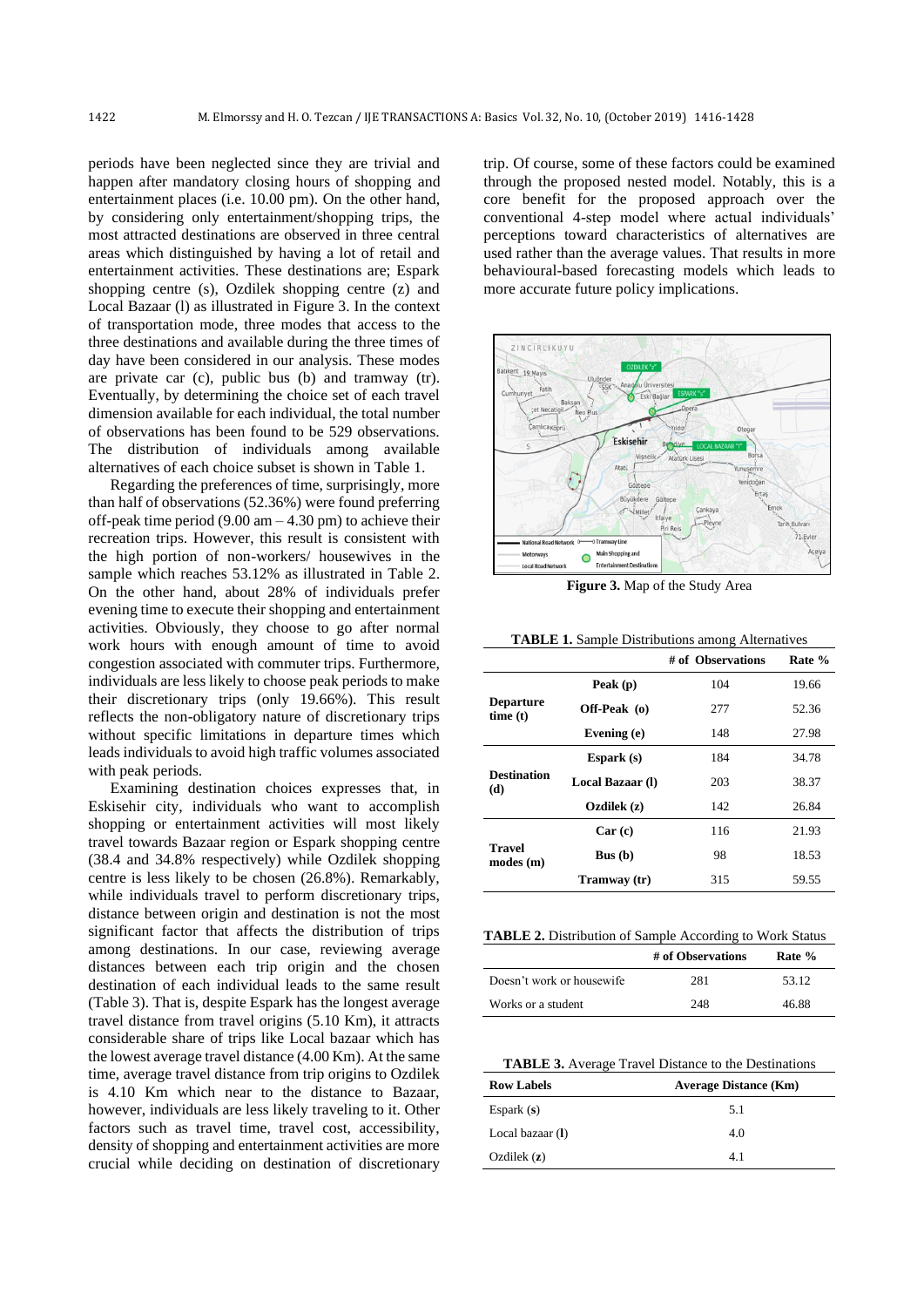Finally, the modal split of shopping and entertainment trips is 21.9,  $18.5$  and  $59.6\%$  for car (c), bus (b) and tramway (tr), respectively. More than half of individuals do prefer tramway over other modes while traveling to discretionary trips. However, this distribution is totally different when comparing with modal split of work trips which is 63, 15 and 22% for car, bus and tramway respectively. Obviously, individuals' behaviour while choosing among travel modes is strongly correlated with trip purpose since other factors may be included while decide traveling to shopping places such as availability of parking places, parking fees, activity time, flexibility of both departure and arriving times, etc. Such factors and more can be examined and investigated by representing it through the utility functions of alternatives.

## **5. MODELS ESTIMATION**

The total number of alternatives equals 27 (the possible combinations of 3 times [p, o, e], 3 destinations [s, l, z] and 3 transportation modes [c, b, tr]). Additionally, linear in parameters utility functions have been assumed which consider total travel time TT and total travel cost TC as alternative's attributes and monthly income group INC, age AGE, car ownership COW (dummy variable) and student status SS (dummy variable) as sociodemographic characteristics of individuals.

Furthermore, in order to check the multi-collinearity, the correlation among all variables has been calculated (Pearson correlation coefficients). Table 4 shows the correlation matrix of the variables. As illustrated, the correlation between all pairs of the variables is low (weak) except for age-student status where correlation has a moderate (intermediate) value [\[42\]](#page-12-4). Therefore, all proposed variables can be used efficiently to estimate the proposed models.

Moreover, for all proposed nesting structures, in the light of descriptive statistics, different specifications for the available variables have been introduced in order to capture the best model for each structure in terms of the magnitude of inclusive value parameters, signs and degree of significance of parameters as well as the overall

**TABLE 4.** Correlation Matrix of the Proposed Variables

|            | TT      | ТC       | <b>COW</b> | INC    | AGE     | SS |
|------------|---------|----------|------------|--------|---------|----|
| TT         | 1       |          |            |        |         |    |
| ТC         | $-0.05$ | 1        |            |        |         |    |
| <b>COW</b> | $-0.06$ | 0.18     | 1          |        |         |    |
| <b>INC</b> | $-0.05$ | $-0.002$ | 0.21       | -1     |         |    |
| AGE        | $-0.06$ | $-0.01$  | 0.12       | 0.05   | 1       |    |
| SS         | 0.05    | $-0.16$  | $-0.1$     | $-0.1$ | $-0.60$ | 1  |

goodness of fit of the model. That is, for each proposed structure, different combinations of generic and alternative specific variables have been assumed. Notably, representing alternative specific parameters means a total number of parameters equal to the total number of alternatives (total number of alternatives minus one, in our example equals 26). Introducing this large number of estimates will not only add more encumbrances in estimation process but also complicate the interpretation of the results. Therefore, in an attempt to intuitively interpret results of estimation as well as ease the estimation process, the alternative specific variables (especially those related to individual characteristics) have been represented to be particular to a specific travel dimension(s) rather than the all 27 alternatives. For instance, in some specifications, the parameter of age variable has been presumed to be specific to time of day alternatives. However, in other specifications, it has been assumed to be specific to destination or transportation mode alternatives and therefore, best specifications that lead to best models are selected.

#### **6. DISCUSSION OF ESTIMATION RESULTS**

In order to properly represent the correlation between time of day, destination and transportation mode, a set of the proposed 3-level nesting structures is estimated. In which, each travel dimensions could be settled at a specific level with Gumbel distribution for error terms that are IID within the same nest or the same sub-nest. Moreover, inner correlation in the same travel dimension (e.g. similarities between bus and tramway in the transportation model travel dimension) can be represented at a specific level. For all proposed nesting structures, the scale parameters at upper level have been normalized to 1.00. In the light of the estimation process, 4 proposed 3-level NL structures have been found representing acceptable estimates with remarkable goodness of fit. The best 4 models are appointed as NS-1, NS-2, NS-3 and NS-4. Notably, these models are associated with the same utility function specifications which are illustrated in equation 16. Furthermore, Table 5 shows the estimation results of the four proposed NL structures.

 $V_{t,d,m} = AGC^m + b_T^t r^* TT + b_{TC}^T*C + b_{COM}^m*COW + b_{INC}^d$  (16)<br>\*INC+ $b_{SS}^{m}$ \*SS+ $b_{ACE}^{t}$ \*AGE  $*$ INC+ $b_{SS}^m$  $*$ SS+ $b_{AGE}^t$ 

The productive models have different nesting structure where; NS-1 has the arrangement of departure times, destinations and transportation modes at the upper, the mid, the lower level respectively. In NS-2, destinations are settled at top level, departure times follow it at the mid-level and transportation modes are allocated at lower. The rest two structures (NS-3 and NS-4) consider the potential similarity among bus and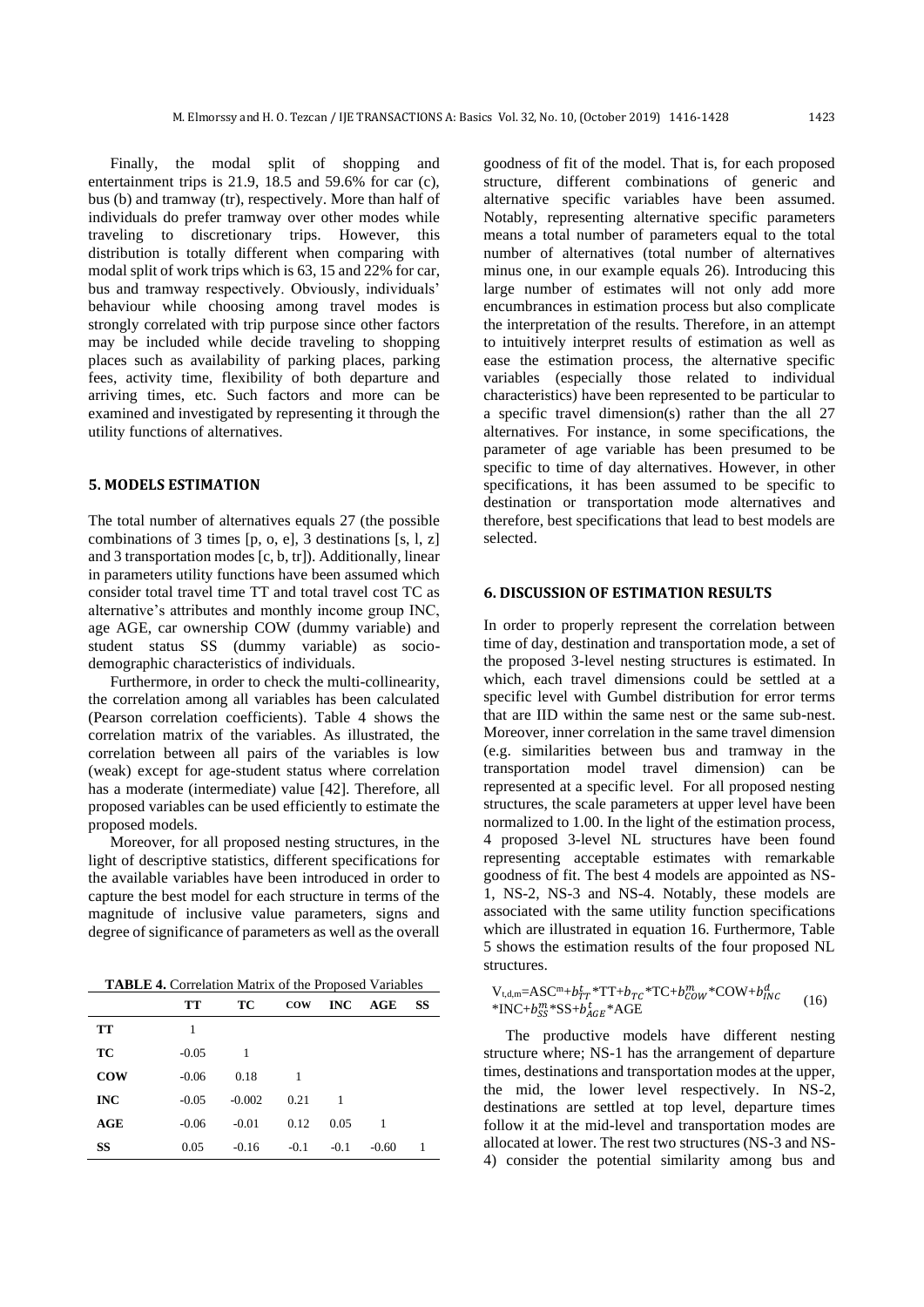tramway alternatives at specific levels where; NS-3 considers destinations at top, transportation modes with two specific branches at mid-level (private car and public transportations) and departure times at the lower level. NS-4, however, treats transportation modes at upper level with two branches (private car and public transportations), destinations and departure times follow at mid and lower levels, respectively.

According to estimation results, the following conclusions can be figured out:

• In terms of overall goodness of fit, the 4 proposed models achieve acceptable values where log likelihood ratios exceed the critical  $\chi^2$  at 5% level of significance

• Regarding scale parameters, in the 4 models, all values are in between the acceptable ranges where; by normalizing scale parameters at top levels, the mid-level scale parameters (e.g.  $\theta_{d|p}$ ,  $\theta_{d|o}$  and  $\theta_{d|e}$  in NS-1) are less than or equal to one and more than zero. However, the lower level scale parameters (e.g.  $\theta_{\text{m}|s,p}$ ,  $\theta_{\text{m}|l,p}$  and  $\theta_{\text{m}|z,p}$ in NS-1) are less than or equal to the parameters of the mid-level and more than zero (e.g.  $1.00 > \theta_{\text{dlt}} > \theta_{\text{mld,t}}$  $>0.00$ ).

• The signs of departure time specific estimates of travel time are consistent for all models (negative). The magnitudes, however, are more coherent in NS-1 and NS-2 than NS-3 and NS-4. In NS-1 and NS-2, the magnitudes of travel time estimates reflect that while performing shopping and entertainment trips, individuals of Eskisehir perceive more importance for total travel time in peak periods than off-peak periods, nevertheless, NS-3 and NS-4 suggest equal perceptions for both times. • The negative signs of the generic total cost parameters in all models indicate intuitively the inclination of decreasing utilities of shopping and entertainment trips as travel cost increases.

• The mode specific estimates of car ownership associated with private car have positive sings (as expected) in all of 4 models which lead to the fact that the availability of private car increases the likelihood of using private car over public transportation to shopping and entertainment destinations.

• The income parameters (specific to destination) turn to be insignificant in all models except for NS-4 where the Local Bazaar specific income parameter is significant at 10%, however, the positive sign related to it leads to illogic interpretation where it suggests that individuals with higher monthly income are more likely prefer doing shopping in Local Bazaar than shopping malls.

• Specific to private car mode, being a student represents a significant variable with negative parameter for all models. Obviously, while applying shopping and entertainment trips, being a student increase the probability of using public transportation modes over private car.

• The estimates of Age variable are significantly different than zero and have positive signs in all models. Specific to departure time, getting older decreases the probability

of performing shopping and entertainment trips at peak periods and evening as well.

• Reviewing the value of time "VOT" leads to conclude that, models of NS-1 and NS-2 have more reliable values than models of NS-3 and NS-4 where individuals generally perceive more willingness to pay at peak periods over at off-peak periods rather than similar perceptions at both periods. Furthermore, the magnitudes of VOT in NS-1 (10.86 TL/h at peak, 2.57 at off-peak and 0 at evening) may be more reasonable than their magnitudes in NS-2 (18.00 TL/h at peak, 10.80 at offpeak and 0 at evening) where the magnitude of VOT at peak in the former is closer to average hourly wage rate which equals about 12 TL/h (average monthly income is 2160 TL, 22 work days and 8 hours working per day).

• The 4 proposed 3-level NL models are developed significantly over the less advanced MNL where the values of log likelihood ratio of 3-level relative to the MNL exceed the critical  $\chi^2$  at 5% level of significance and different degree of freedoms.

• Maximum of maximum log likelihood value is associated with NS-1 (-1512.57) with highest log likelihood ratio relative to the MNL model (54.90). That may lead to conclude that for shopping and entertainment trips, individuals in Eskisehir city are more likely deciding at first on departure time which follows by deciding on destination which follows by transportation modes.

• From another hand, the value of maximum log likelihood of model NS-2 (-1521.78) is slightly lesser than the maximum one of NS-1 with acceptable signs and magnitudes for estimates and VOT. That sheds the light on a considerable portion of sample that may consider the proposed nesting structure NS-2 as a decision role while travelling to shopping and entertainment trips (destination, then time of day, then transportation mode). The existence of two different nesting structures with close overall goodness of fit can be interpreted as a portion of heterogeneity in the sample (as presenter to the overall population) which can be considered with more advanced choice models; however, this approach is out of the scope of this research.

• The models NS-3 and NS-4 are arguable to be accepted even if they have a considerable LL value with significant LL ratio relatively to the less advanced MNL model. The main reason is the equal values associated with the departure time specific travel time estimates which lead to equal VOTs for both peak and off-peak periods as illustrated previously. Moreover, the positive sign of income variable parameter for Local Bazaar in NS-4 is against intuition.

• As a conclusion, it is proper to consider NS-1 as the best 3-level NL model which represents the correlation among time of day, destination and transportation mode choices while performing shopping and entertainment trips for individuals in Eskisehir city.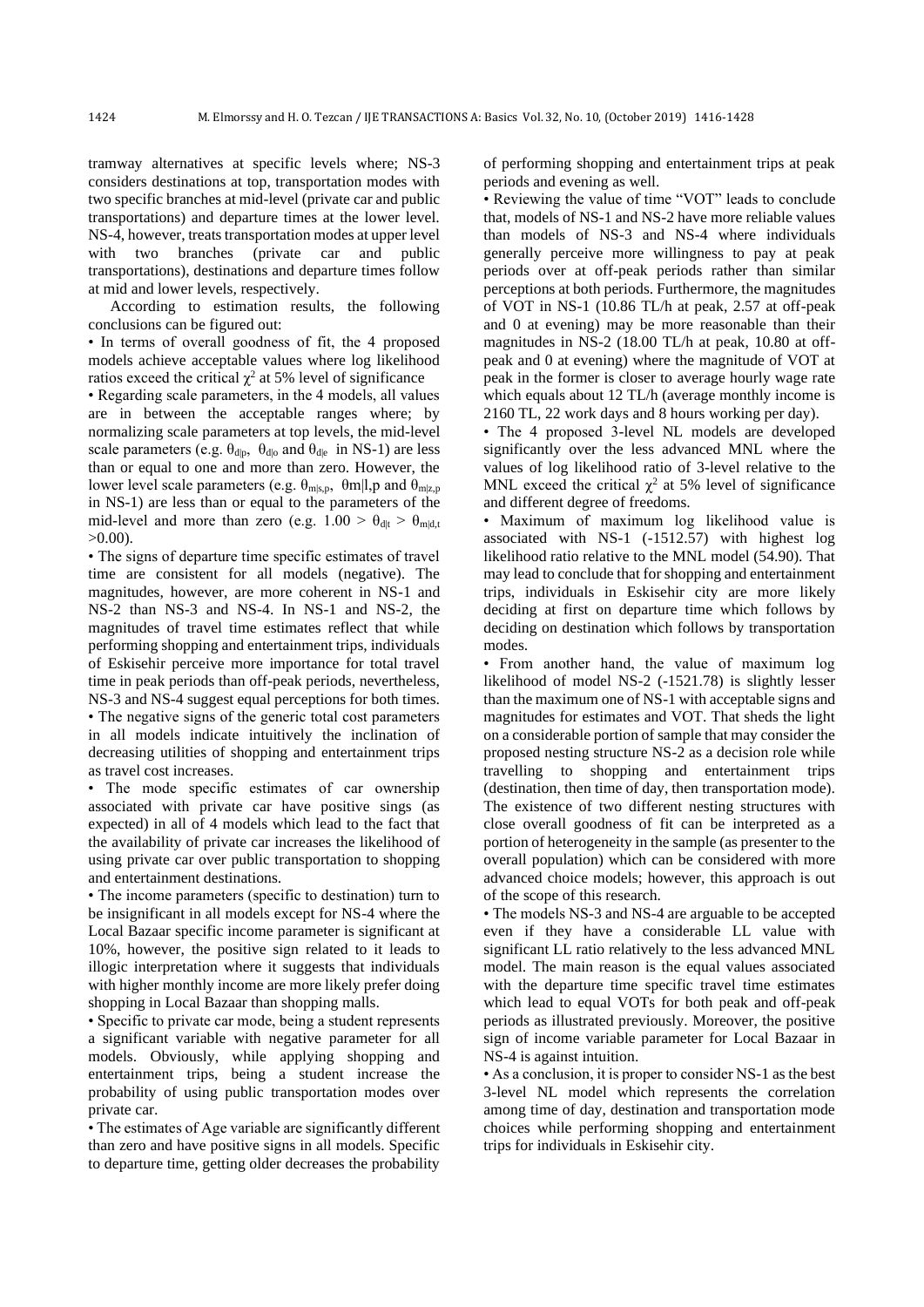|                                  |                     | <b>TABLE 5.</b> The Coefficient Estimates for 3-Levels NL models |                                              |                                           |                                        |
|----------------------------------|---------------------|------------------------------------------------------------------|----------------------------------------------|-------------------------------------------|----------------------------------------|
|                                  | <b>MNL</b>          | $NS-1$                                                           | $NS-2$                                       | $NS-3$                                    | $NS-4$                                 |
| <b>Constants</b>                 |                     |                                                                  |                                              |                                           |                                        |
| Car Specific Alternatives        | $-3.30(-7.23)^{a}$  | $-10.30 (-3.02)^a$                                               | $-5.90 (-2.80)^a$                            | $-7.27 (-3.80)^a$                         | $-4.39$ $(-3.25)^a$                    |
| <b>Bus Specific Alternatives</b> | $-1.18(-10.05)^{a}$ | $-3.60$ $(-3.40)^a$                                              | $-1.94$ $(-3.01)^{a}$                        | $-1.78 (-9.50)^a$                         | $-1.82 (-9.00)^a$                      |
| Tram Sp. Alternatives            | 0.00(F)             | 0.00(F)                                                          | 0.00(F)                                      | 0.00(F)                                   | 0.00(F)                                |
| <b>Total Travel Time</b>         |                     |                                                                  |                                              |                                           |                                        |
| Peak Specific Alt.               | $-0.014(-3.95)^{a}$ | $-0.076$ $(-2.90)^{a}$                                           | $-0.03$ $(-2.44)^a$                          | $-0.022$ $(-4.00)^{a}$                    | $-0.021(-1.86)^{b}$                    |
| Off-peak Specific Alt.           | $-0.009(-1.98)^{a}$ | $-0.018 (-2.50)^{a}$                                             | $-0.018 (-2.25)^a$                           | $-0.022$ $(-3.61)^{a}$                    | $-0.020 (-2.93)^{b}$                   |
| Evening Specific Alt.            | 0.00(F)             | 0.00(F)                                                          | 0.00(F)                                      | 0.00(F)                                   | 0.00(F)                                |
| <b>Total Cost(Generic-TL)</b>    | $-0.11(-2.30)^a$    | $-0.42$ $(-5.70)^a$                                              | $-0.10$ $(-1.85)^{b}$                        | $-0.41$ $(-5.00)^a$                       | -0.28 $(.3.81)^a$                      |
| Car OWR (0 & 1)                  |                     |                                                                  |                                              |                                           |                                        |
| Car Specific Alternatives        | 3.17 $(6.77)^a$     | $9.50(2.94)^a$                                                   | 5.70 $(2.70)^a$                              | $6.00(3.33)^{a}$                          | $3.32~(3.98)^a$                        |
| <b>Bus Specific Alternatives</b> | 0.00(F)             | 0.00(F)                                                          | 0.00(F)                                      | 0.00(F)                                   | 0.00(F)                                |
| Tram Specific Alt.               | 0.00(F)             | 0.00(F)                                                          | 0.00(F)                                      | 0.00(F)                                   | 0.00(F)                                |
| Income(1000TL/Month)             |                     |                                                                  |                                              |                                           |                                        |
| Espark Specific Alt.             | 0.00(F)             | 0.00(F)                                                          | 0.00(F)                                      | 0.00(F)                                   | 0.00(F)                                |
| Local Bazaar Sp. Alt.            | $0.06(1.66)^b$      | 0.00(F)                                                          | 0.00(F)                                      | 0.00(F)                                   | $0.09~(1.72)^{b}$                      |
| Ozdilek Specific Alt.            | 0.00(F)             | 0.00(F)                                                          | 0.00(F)                                      | 0.00(F)                                   | 0.00(F)                                |
| <b>Student Status (0&amp; 1)</b> |                     |                                                                  |                                              |                                           |                                        |
| Car Specific Alternatives        | $-1.42 (-3.74)^a$   | $-4.02$ $(-2.30)^a$                                              | $-2.08 (-2.05)^a$                            | $-3.52$ $(-3.10)^a$                       | $-1.58 (-2.71)^a$                      |
| <b>Bus Specific Alternatives</b> | 0.00(F)             | 0.00(F)                                                          | 0.00(F)                                      | 0.00(F)                                   | 0.00(F)                                |
| Tram Specific Alt.               | 0.00(F)             | 0.00(F)                                                          | 0.00(F)                                      | 0.00(F)                                   | 0.00(F)                                |
| Age (Years old)                  |                     |                                                                  |                                              |                                           |                                        |
| Peak Specific Alt.               | 0.00(F)             | 0.00(F)                                                          | 0.00(F)                                      | 0.00(F)                                   | 0.00(F)                                |
| Off-peak Specific Alt.           | $0.022~(5.62)^a$    | $0.023$ $(4.47)^a$                                               | $0.043~(5.53)^{a}$                           | $0.04~(6.84)^a$                           | $0.025(1.66)^b$                        |
| Evening Specific Alt.            | 0.00(F)             | 0.00(F)                                                          | 0.00(F)                                      | 0.00(F)                                   | 0.00(F)                                |
| VOT (TL/h)                       | 7.64                | 10.86                                                            | 18.00                                        | 3.22                                      | 4.50                                   |
|                                  | 4.91                | 2.57                                                             | 10.80                                        | 3.22                                      | 4.30                                   |
|                                  | $0.00\,$            | 0.00                                                             | 0.00                                         | 0.00                                      | 0.00                                   |
| <b>Scale Parameters (IVP)</b>    |                     | $\theta_{\rm d p} = 0.3(12.33)^{a}$                              | $\theta_{\text{tis}} = 0.42(11.30)^{a}$      | $\theta_{\rm m s} = 0.43(4.64)^{\rm a}$   | $\theta_{d c} = 0.63(2.63)^a$          |
|                                  |                     | $\theta_{\rm m s,p} = 0.13(2.33)^{\rm a}$                        | $\theta_{\rm m p,s}=0.38(2.2)^{a}$           | $\theta_{t c,s} = 0.15(3.9)^a$            | $\theta_{t s,c} = 0.31(2.7)^a$         |
|                                  |                     | $\theta_{m l,p} = 0.08(3.22)^a$                                  | $\theta_{\rm m o,s}$ =0.32(2.6) <sup>a</sup> | $\theta_{\text{tipt,s}} = 0.30(F)$        | $\theta_{\text{tl,c}} = 0.28(3.4)^{a}$ |
|                                  |                     | $\theta_{m z,p} = 0.15(2.04)^a$                                  | $\theta_{\rm m e,s}=0.19(3.4)^{\rm a}$       |                                           | $\theta_{t z,c} = 0.40(2.6)^a$         |
|                                  |                     |                                                                  |                                              |                                           |                                        |
|                                  |                     | $\theta_{\rm d o} = 0.95$ (F)                                    | $\theta_{tl} = 0.5(F)$                       | $\theta_{\rm m1} = 0.48(4.10)^{\rm a}$    | $\theta_{\text{dipt}} = 0.98(1.65)^b$  |
|                                  |                     | $\theta_{\rm m s,o} = 0.53(3.70)^{\rm a}$                        | $\theta_{m p,l}=0.19(3.5)^{a}$               | $\theta_{t c,l} = 0.18(3.9)^a$            | $\theta_{t s,pt} = 0.77(4.6)^{a}$      |
|                                  |                     | $\theta_{\text{mL},0} = 0.32(4.90)^{a}$                          | $\theta_{m o,l} = 0.22(3.4)^a$               | $\theta_{\text{tipt,1}} = 0.34(11.6)^{a}$ | $\theta_{t l,pt} = 0.74(F)$            |
|                                  |                     | $\theta_{m z,0} = 0.50(3.80)^a$                                  | $\theta_{m e,l} = 0.36(2.5)^{a}$             |                                           | $\theta_{t z,pt} = 0.89(6.9)^a$        |
|                                  |                     | $\theta_{\text{d} \text{e}}$ = 1.00 (F)                          | $\theta_{t z} = 0.49(9.0)^a$                 | $\theta_{\rm n z} = 0.47(4.00)^{\rm a}$   |                                        |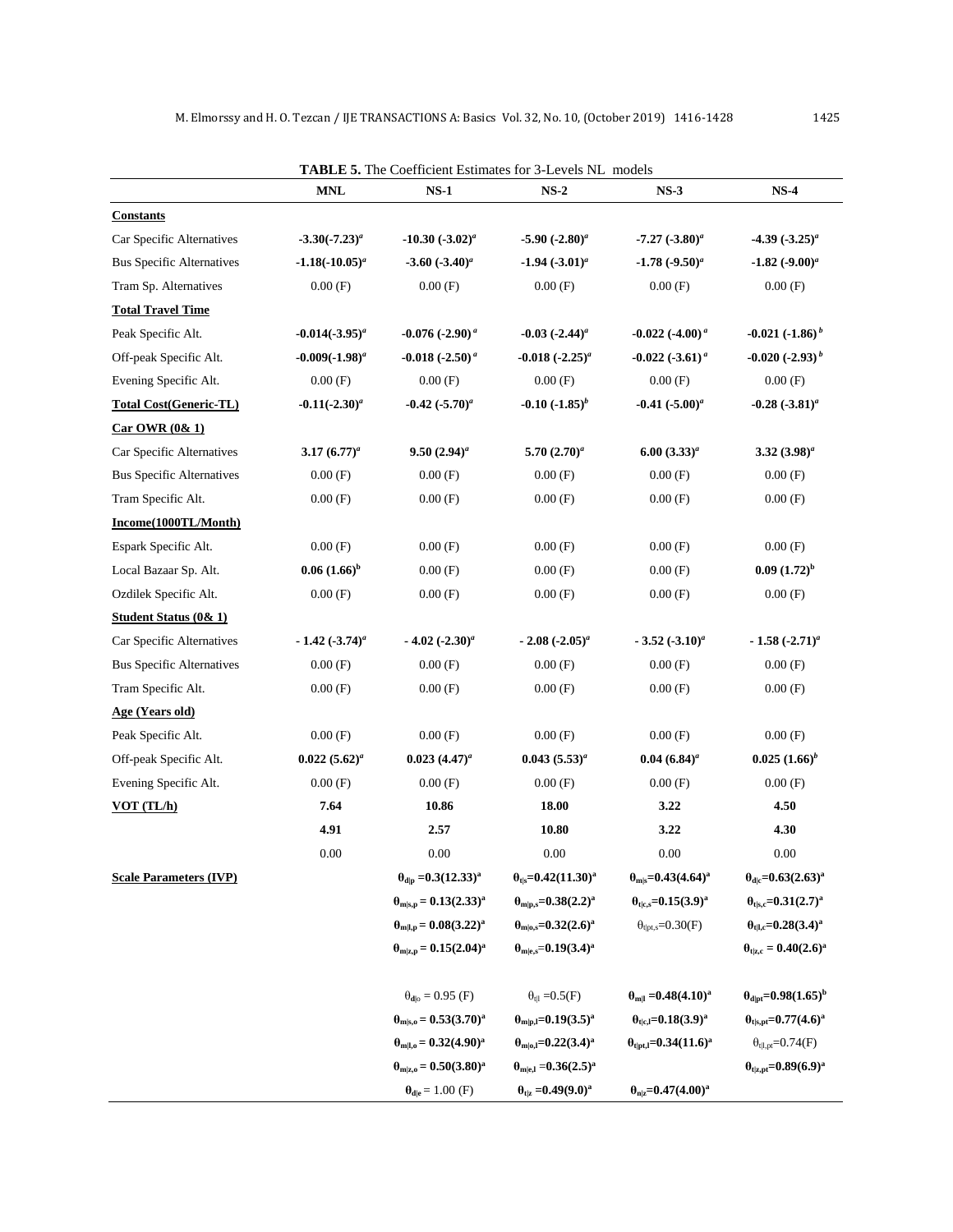|                         |            | $\theta_{\rm mls.e} = 0.30(3.30)^{\rm a}$ | $\theta_{\text{mlp},z}$ =0.43(1.65) <sup>b</sup> | $\theta_{\text{tlc},z} = 0.15(4.3)^{a}$  |                |
|-------------------------|------------|-------------------------------------------|--------------------------------------------------|------------------------------------------|----------------|
|                         |            | $\theta_{m l,e} = 0.25(3.80)^{a}$         | $\theta_{\text{mlo},z}$ =0.27(2.9) <sup>a</sup>  | $\theta_{\text{tipt,z}} = 0.43(8.8)^{a}$ |                |
|                         |            | $\theta_{\rm mize} = 0.29(3.40)^{\rm a}$  | $\theta_{\text{mle},z} = 0.29(2.7)^{a}$          |                                          |                |
| # of Observations       | 529        | 529                                       | 529                                              | 529                                      | 529            |
| # of estimates          | 9          | 19                                        | 20                                               | 17                                       | 16             |
| LL(0)                   | NA         | $-1743.50$                                | $-1743.50$                                       | $-1815.30$                               | $-1815.30$     |
| $LL(\beta)$             | $-1540.02$ | $-1512.57$                                | $-1521.04$                                       | $-1517.78$                               | $-1532.54$     |
| LL(C)                   | $-1666.90$ | $-1655.13$                                | $-1655.53$                                       | $-1655.90$                               | $-1621.87$     |
| -2LL[βvs.C] $(χ2=14.1)$ | 253.76     | 285.12                                    | 268.98                                           | 276.24                                   | 178.66         |
| $\rho^2(\beta vs. C)$   | 0.076      | 0.086                                     | 0.081                                            | 0.083                                    | 0.055          |
| $-2LL$ [vs.MNL]         | NA.        | 54.90                                     | 37.96                                            | 44.48                                    | 14.96          |
| $\chi^2(df)$            | ٠          | $18.31$ (df=10)                           | $19.68$ (df=11)                                  | $15.51$ (df=8)                           | $14.10$ (df=7) |

F=Fixed Parameter, NA= Not Applicable, *<sup>a</sup>* Significant at 95% level, *<sup>b</sup>* Significant at 90% level, t-statistics in parentheses

connectivity among different travel choices that are common in the same trip (e.g. time of day, destination and transportation mode) rather than treating them separately as 4-step model does. Obviously, in the light of the estimation results, the relative values of scale parameters support that decision makers are more likely decide on different travel choices jointly rather than separately. Therefore, neglecting such dependency (correlation) may lead to insufficient and inconsistent models. That can be clearly demonstrated through comparing the results of the proposed model with other studies which did not consider correlation between different travel dimensions. For example, the model proposed by Bowman and Ben-Akiva [30] has connected departure times from one side with the combinations of destinations and travel modes from the other without accounting for associated correlations. The estimation results of the model's prototype that was introduced for Boston are found to have some faults. For instance, unrealistic estimates for VOT have obtained. Overall, the 3-level NL model achieves the discrete 3-level NL model is suggested to be used.

Finally, our proposed model has succeeded in representing disaggregate behaviour for limited number of travel dimensions (e.g. 3 times, 3 destinations and 3 modes) which makes it reliable and more accurate for small-scale planning issues. However, it has the capability to analyse large-scale planning horizons by calibrating it with aggregate-data.

#### **7. CONCLUSIONS**

This research aims to represent departure time, destination and travel mode choices under a unified disaggregate model that can consider for the potential inter-correlation among them. In order to attain that,

Through it, different potential correlation patterns were constructed via the associated nesting structures. The proposed model provided a reliable and applicable alternative representation that can substitute the first 3 steps in the traditional 4-step model. The formulated models have been examined on disaggregate shopping and entertainment travels' data that are obtained in 2015 from Eskisehir city's household survey, Turkey.

The estimation results lead to significant conclusions which may be summarized in the following points:

• Opposite to 4-step model, the proposed model shows adequate flexibility in accounting for attributes of alternatives and characteristics of decision makers as well which results in a more consistent behavioural travel demand representation.

• Moreover, our proposed approach provides behavioural-based simulation instrument that can be used to test various hypothetical situations to precisely predict future travel demand preferences under temporal, spatial, socio-economic and demographic changes.

• Finally, the proposed model may be considered as a significant milestone toward obtaining a consistent, efficient and integrated full-scale behavioural-model that can lie in all travel demand dimensions.

#### **8. REFERENCES**

- 1. Sumi, L. and Ranga, V., "Intelligent traffic management system for prioritizing emergency vehiclesin a smart city", *International Journal of Engineering- Transaction A: Basics*, Vol. 31, No. 2, (2018), 278-283.
- <span id="page-10-1"></span><span id="page-10-0"></span>2. Ghasemi, J. and Rasekhi, J., "Traffic signal prediction using elman neural network and particle swarm optimization",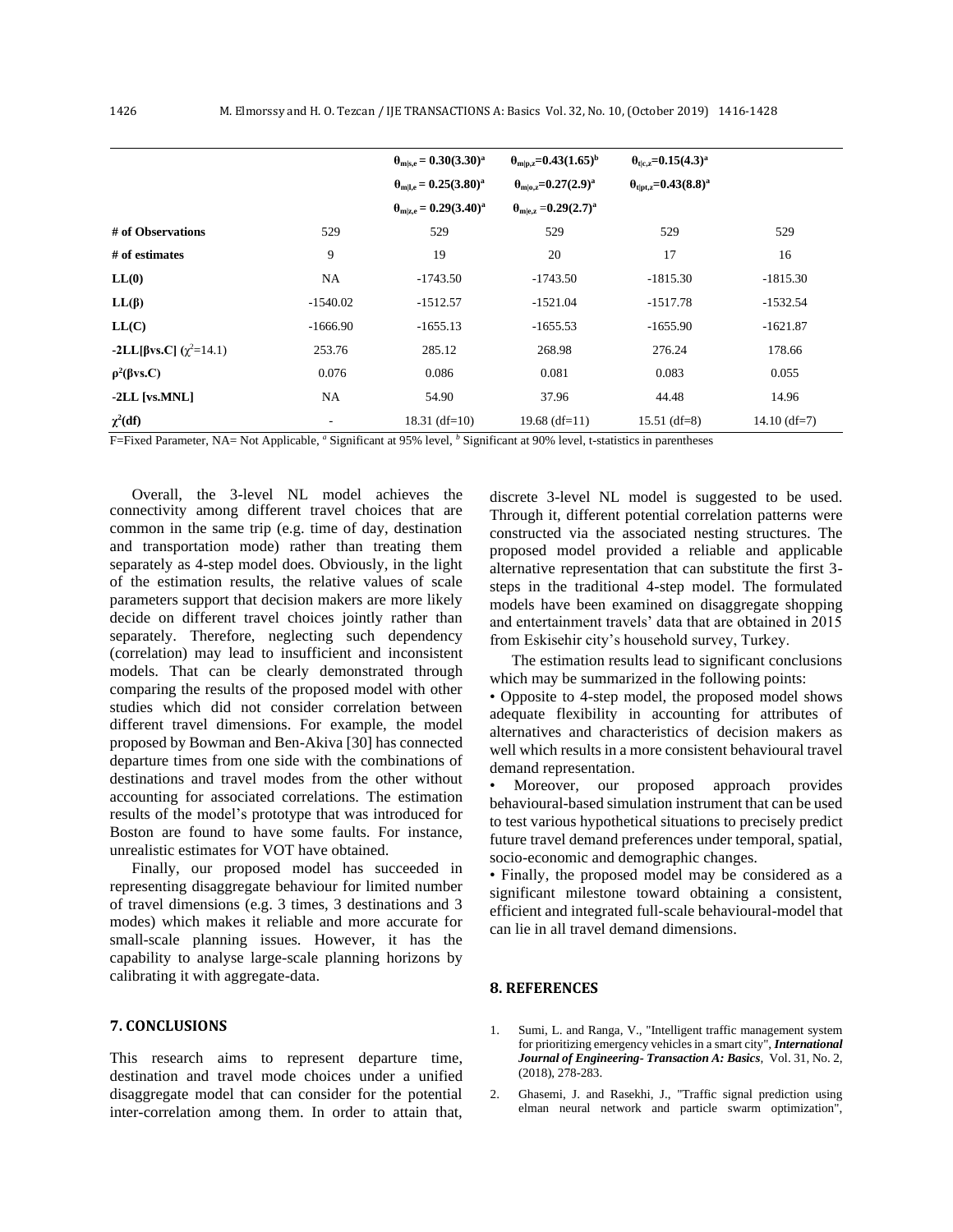*International Journal of Engineering-Transactions B: Applications*, Vol. 29, No. 11, (2016), 1558-1564.

- 3. Johnston, R., "The urban transportation planning process", *The Geography of Urban Transportation*, Vol. 3, (2004), 115-140.
- 4. Morehouse, T.A., "The 1962 highway act: A study in artful interpretation", *Journal of the American Institute of Planners*, Vol. 35, No. 3, (1969), 160-168.
- <span id="page-11-0"></span>5. Boyce, D., "Is the sequential travel forecasting paradigm counterproductive?", *Journal of Urban Planning and Development*, Vol. 128, No. 4, (2002), 169-183.
- <span id="page-11-1"></span>6. Gu, Y., "Integrating a regional planning model (transims) with an operational model (corsim)", Virginia Tech, (2004),
- <span id="page-11-2"></span>7. Bhat, C.R., "Analysis of travel mode and departure time choice for urban shopping trips", *Transportation Research Part B: Methodological*, Vol. 32, No. 6, (1998), 361-371.
- <span id="page-11-3"></span>8. Stopher, P.R., "Deficiencies of travel-forecasting methods relative to mobile emissions", *Journal of Transportation Engineering*, Vol. 119, No. 5, (1993), 723-741.
- <span id="page-11-5"></span><span id="page-11-4"></span>Weiner, E., "Upgrading travel demand forecasting capabilities", in 4th National Conference on Transportation Planning Methods Applications, Volumes I and II. A Compendium of PapersTransportation Research Board Committee on Transportation Planning Applications-A1C07; Federal Highway Administration; Federal Transit Administration; McTrans Center, University of Florida; and hosted by the Florida Department of Transportation., (1993).
- 10. Setak, M., Dastaki, M.S. and Karimi, H., "Investigating zone pricing in a location-routing problem using a variable neighborhood search algorithm", *International Journal of Engineering-Transactions B: Applications*, Vol. 28, No. 11, (2015), 1624-1633.
- 11. Ben-Akiva, M.E., Lerman, S.R. and Lerman, S.R., "Discrete choice analysis: Theory and application to travel demand, MIT press, Vol. 9, (1985).
- 12. McNally, M.G., "The four step model", In: Handbook of Transport Modelling, ed. David A. Hensher and Kenneth J. Button, (2000), 35-52.
- <span id="page-11-6"></span>13. Oppenheim, N., "Urban travel demand modeling: From individual choices to general equilibrium, John Wiley and Sons, (1995).
- <span id="page-11-7"></span>14. Vuchic, V.R., "Urban transit: Operations, planning, and economics, John Wiley & Sons, (2017).
- <span id="page-11-8"></span>15. Donnelly, R., "Advanced practices in travel forecasting, Transportation Research Board, Vol. 406, (2010).
- <span id="page-11-9"></span>16. Small, K.A., "The scheduling of consumer activities: Work trips", *The American Economic Review*, Vol. 72, No. 3, (1982), 467- 479.
- <span id="page-11-10"></span>17. Hendrickson, C. and Plank, E., "The flexibility of departure times for work trips", *Transportation Research Part A: General*, Vol. 18, No. 1, (1984), 25-36.
- <span id="page-11-11"></span>18. Wilson, P.W., "Scheduling costs and the value of travel time", *Urban Studies*, Vol. 26, No. 3, (1989), 356-366.
- <span id="page-11-12"></span>19. Noland, R. and Small, K.A., "Travel-time uncertainty, departure time choice, and the cost of morning commutes", *Transportation Research Record*, Vol. 1493, (1995), 150-158.
- <span id="page-11-13"></span>20. Abu-Eisheh, S. and Mannering, F.L., "Discrete/continuous analysis of commuters' route and departure time choices", *Transportation Research Record*, Vol. 1138, (1987), 27-34.
- <span id="page-11-16"></span><span id="page-11-15"></span><span id="page-11-14"></span>21. Hamed, M.M. and Mannering, F.L., "Modeling travelers' postwork activity involvement: Toward a new methodology", *Transportation Science*, Vol. 27, No. 4, (1993), 381-394.
- 22. Bhat, C.R. and Steed, J.L., "A continuous-time model of departure time choice for urban shopping trips", *Transportation Research Part B: Methodological*, Vol. 36, No. 3, (2002), 207-  $224.$
- <span id="page-11-17"></span>23. Wang, J.J., "Timing utility of daily activities and its impact on travel", *Transportation Research Part A: Policy and Practice*, Vol. 30, No. 3, (1996), 189-206.
- <span id="page-11-18"></span>24. Yamamoto, T., Fujii, S., Kitamura, R. and Yoshida, H., "Analysis of time allocation, departure time, and route choice behavior under congestion pricing", *Transportation Research Record*, Vol. 1725, No. 1, (2000), 95-101.
- <span id="page-11-19"></span>25. Ettema, D. and Timmermans, H., "Modeling departure time choice in the context of activity scheduling behavior", *Transportation Research Record*, Vol. 1831, No. 1, (2003), 39- 46.
- <span id="page-11-20"></span>26. Bhat, C.R., "A hazard-based duration model of shopping activity with nonparametric baseline specification and nonparametric control for unobserved heterogeneity", *Transportation Research Part B: Methodological*, Vol. 30, No. 3, (1996), 189-207.
- <span id="page-11-21"></span>27. Bhat, C.R., "A multiple discrete–continuous extreme value model: Formulation and application to discretionary time-use decisions", *Transportation Research Part B: Methodological*, Vol. 39, No. 8, (2005), 679-707.
- <span id="page-11-22"></span>28. Bhat, C.R., "The multiple discrete-continuous extreme value (mdcev) model: Role of utility function parameters, identification considerations, and model extensions", *Transportation Research Part B: Methodological*, Vol. 42, No. 3, (2008), 274-303.
- <span id="page-11-23"></span>29. Pinjari, A.R. and Bhat, C., "A multiple discrete–continuous nested extreme value (MDCNEV) model: Formulation and application to non-worker activity time-use and timing behavior on weekdays", *Transportation Research Part B: Methodological*, Vol. 44, No. 4, (2010), 562-583.
- <span id="page-11-24"></span>30. Bowman, J.L. and Ben-Akiva, M.E., "Activity-based disaggregate travel demand model system with activity schedules", *Transportation Research Part A: Policy and Practice*, Vol. 35, No. 1, (2001), 1-28.
- <span id="page-11-25"></span>31. You, D., Garikapati, V.M., Konduri, K.C., Pendyala, R.M., Vovsha, P. and Livshits, V., Multiple discrete-continuous model of activity type choice and time allocation for home-based nonwork tours. (2013).
- <span id="page-11-26"></span>32. Bhat, C.R., "Accommodating flexible substitution patterns in multi-dimensional choice modeling: Formulation and application to travel mode and departure time choice", *Transportation Research Part B: Methodological*, Vol. 32, No. 7, (1998), 455- 466.
- <span id="page-11-27"></span>33. McFadden, D., "Modeling the choice of residential location", *Transportation Research Record*, Vol. 673, (1978).
- 34. Jrew, B., Msallam, M. and Momani, M., "Strategic development of transportation demand management in jordan", *Civil Engineering Journal*, Vol. 5, No. 1, (2019), 48-60.
- <span id="page-11-29"></span><span id="page-11-28"></span>35. Moradzaeh, A. and Khaffafi, K., "Comparison and evaluation of the performance of various types of neural networks for planning issues related to optimal management of charging and discharging electric cars in intelligent power grids", *Emerging Science Journal*, Vol. 1, No. 4, (2018), 201-207.
- <span id="page-11-30"></span>36. Shafiei, S., Vaelizadeh, R., Bertrand, F. and Ansari, M., "Evaluating and ranking of travel mode in metropolitan; a transportation economic approach", *Civil Engineering Journal*, Vol. 4, No. 6, (2018), 1303-1314.
- <span id="page-11-32"></span><span id="page-11-31"></span>37. Koppelman, F. and Bhat, C., "A self instructing course in mode choice modeling: Multinomial and nested logit models. Prepared for us department of transportation federal transit administration", *Federal Transit Administration*, (2006).